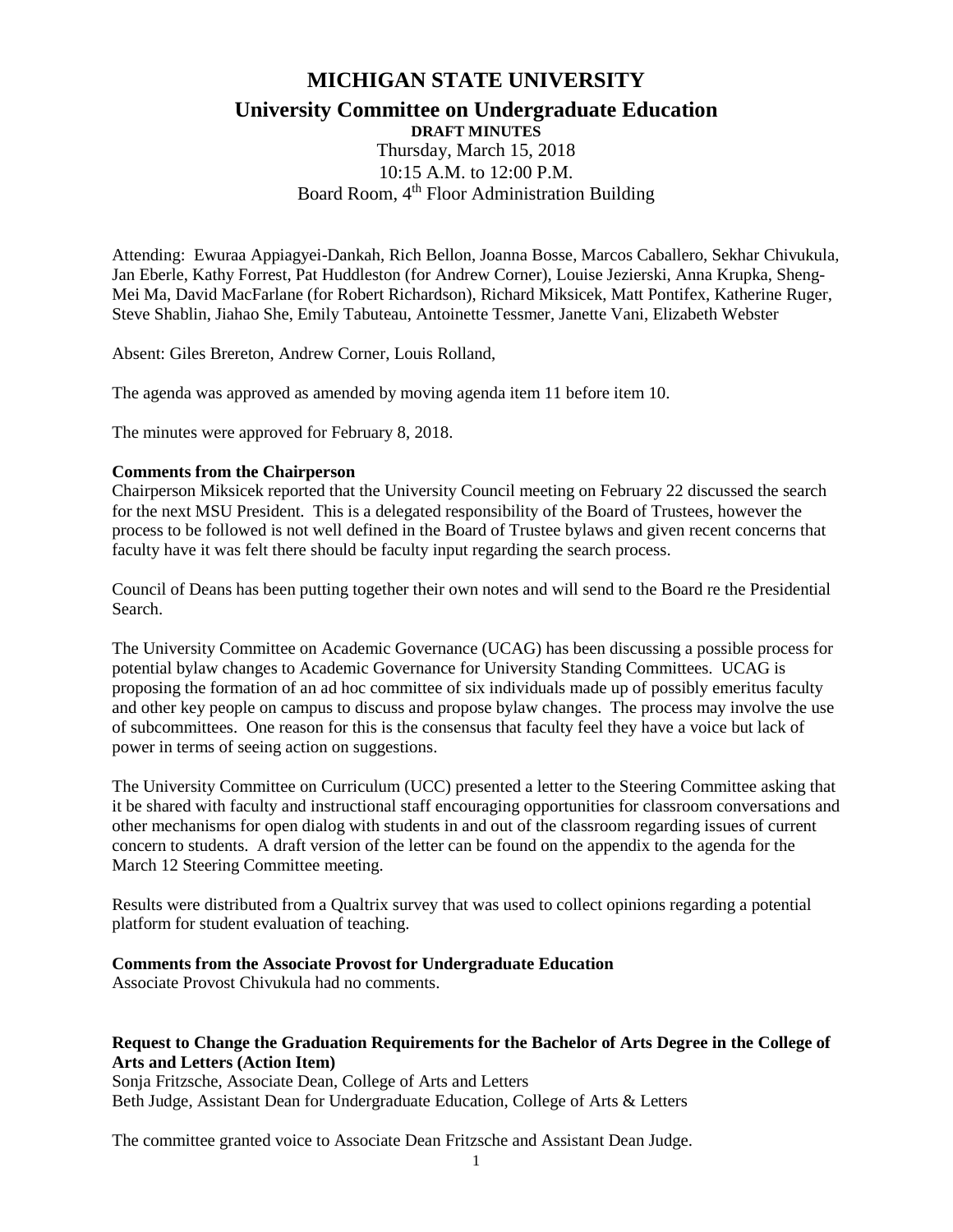Chairperson Miksicek stated that if it were useful, both requests from the College of Arts and Letters could be discussed at the same time, however UCUE would vote on each request separately.

Associate Dean Fritzsche stated that this request is part of the experiential learning requirement with the idea of giving students in the Arts and Humanities majors practical learning experiences that can build a resume. She stated that this has been a faculty driven initiative and described a task force that met last year and created learning goals and made recommendations for the changes. If approved, they are currently talking with faculty about how to implement the changes. The new requirement requires three credits and this can be earned by internships, undergraduate research, service learning, study abroad, or other existing experiences.

Assistant Dean Judge explained that the College of Arts and Letters used to require students complete two 12-credit cognates. The purpose for this was to provide students with a broader educational experience. Currently, students are very interested in completing minors. The College is now going from two 12 credit cognates to one 15-credit cognate which corresponds with the minimum number of many existing minors.

Scholarship funds for experiential learning experiences were discussed.

Voice was removed from Associate Dean Fritzsche and Assistant Dean Judge.

The following motion passed unanimously.

## *The University Committee on Undergraduate Education duly considered and endorsed the request to Change the Graduation Requirements for the Bachelor of Arts Degree in the College of Arts and Letters.*

## **Request to Change the Graduation Requirements for the Bachelor of Fine Arts Degree in the College of Arts and Letters (Action Item)**

Sonja Fritzsche, Associate Dean, College of Arts and Letters Beth Judge, Assistant Dean for Undergraduate Education, College of Arts & Letters

The committee granted voice to Associate Dean Fritzsche and Assistant Dean Judge.

Associate Dean Fritzsche stated that the Bachelor of Fine Arts (BFA) students do not have a cognate requirement, therefore it is an additional three credits. She added that almost all of their BFA programs require that students have an experiential component embedded in their major. The number of elective credits for the BFA were discussed.

Voice was removed from Associate Dean Fritzsche and Assistant Dean Judge.

The following motion passed unanimously.

*The University Committee on Undergraduate Education duly considered and endorsed the request to Change the Graduation Requirements for the Bachelor of Fine Arts Degree in the College of Arts and Letters.*

## **Request to Change the Graduation Requirements for the Bachelor of Arts Degree in the Eli Broad College of Business (Action Item)**

Shawnee Vickery, Professor, Supply Chain Management, Eli Broad College of Business

The committee granted voice to Dr. Vickery.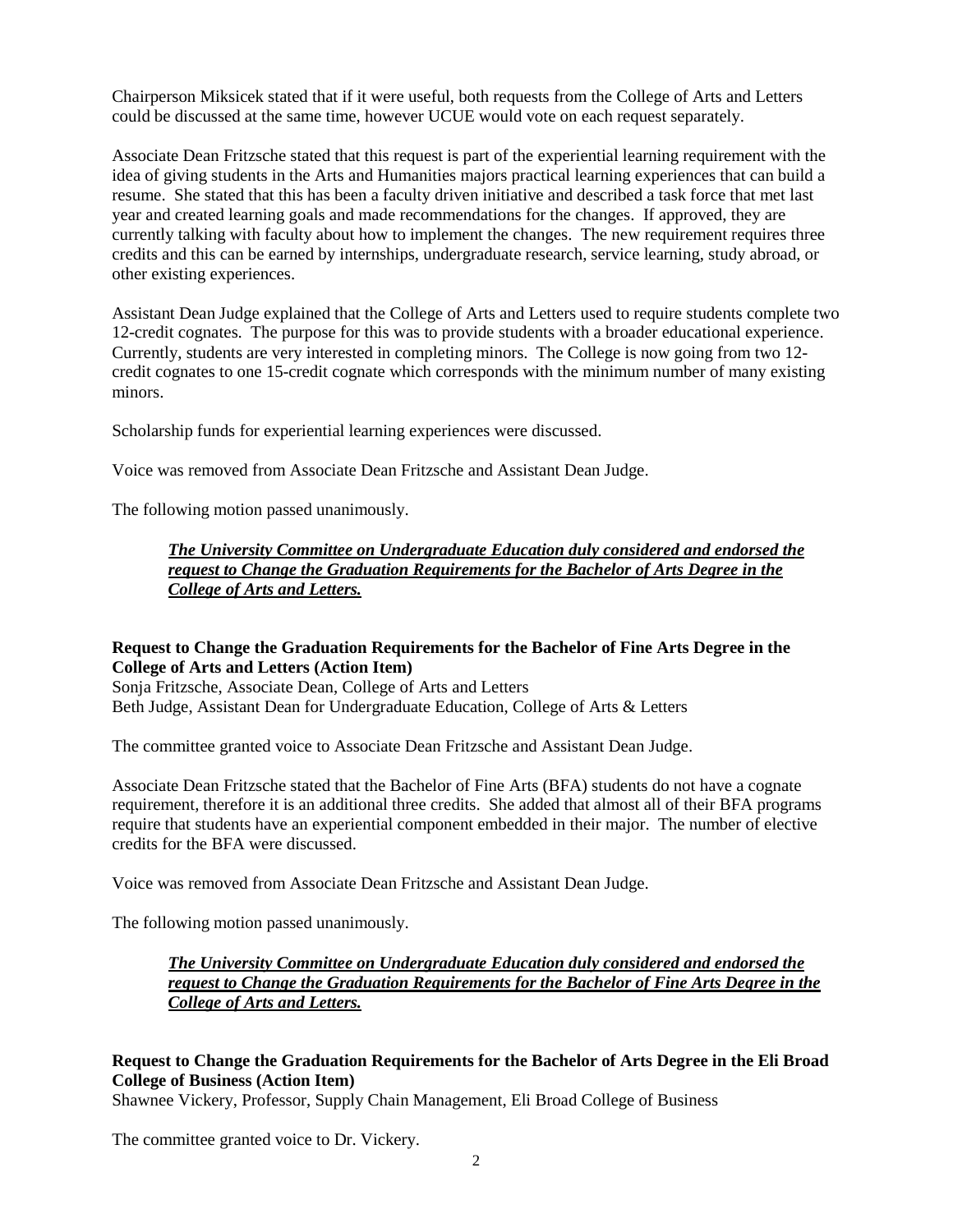Dr. Vickery stated that the requested changes will not impact current students. Students in the program working under the existing requirements will satisfy the new requirements. Dr. Vickery provided an overview of the changes that include more options for students in the Statistics classes and more flexibility with the international business requirement. Credits were increased from 51 to 54.

Discussion took place on the total number of credits needed for the program and it was noted that there was a discrepancy in the catalog copy versus the formal Request. Chairperson Miksicek suggested Dr. Vickery email Joy Speas pointing out that the total credit count for the new catalog language needs to be updated and corrected and the 3 credits have to be added into the right hand tally column under 2.c., the international experience requirement. Chairperson Miksicek asked to be copied on the email.

It was noted that a sign off was needed for the Statistics requirement. It was also noted that Management 250 has been changed to Business 250.

Voice was removed from Dr. Vickery.

The following motion passed unanimously.

*The University Committee on Undergraduate Education duly considered and endorsed the request to Change the Graduation Requirements for the Bachelor of Arts Degree in the Eli Broad College of Business pending correction of the credit tally (57-58 credits under item 1.a.2.) within the catalog text, and with the recommendation that the college develop and maintain a robust list of courses and options that fulfill the international experience requirement (item 1.a.2.c.).*

### **Request for a Moratorium on Admission to the Disciplinary Teaching Minor in Computer Science [Secondary Certification] (Action Item)**

Chairperson Miksicek had discussions with Associate Dean Neeraj Buch and Assistant Dean Amanda Idema regarding this Moratorium request. The request is a change of regulation by the State of Michigan's certification requirements. Two students are currently completing the requirements for the minor and will graduate Spring, 2018. It was noted that there is no longer a need for the minor since it is no longer recognized by the State of Michigan.

The following motion passed unanimously.

## *The University Committee on Undergraduate Education duly considered and endorsed the request for a Moratorium on Admission to the Disciplinary Teaching Minor in Computer Science [Secondary Certification].*

### **Reconsideration of the Request to Change the Admission to the College Requirements in the College of Engineering (Action Item, tabled from 2/8/18 UCUE meeting)**

Chairperson Miksicek had discussions with Associate Dean Neeraj Buch and Assistant Dean Amanda Idema regarding the Request that had been tabled from the 2/8/18 UCUE meeting. UCUE had reservations regarding the language to require a minimum grade of 2.0 in all math courses. After discussion, Associate Dean Buch and Assistant Dean Idema, on behalf of their College, agreed with the changes that UCUE suggested.

The following motion passed unanimously.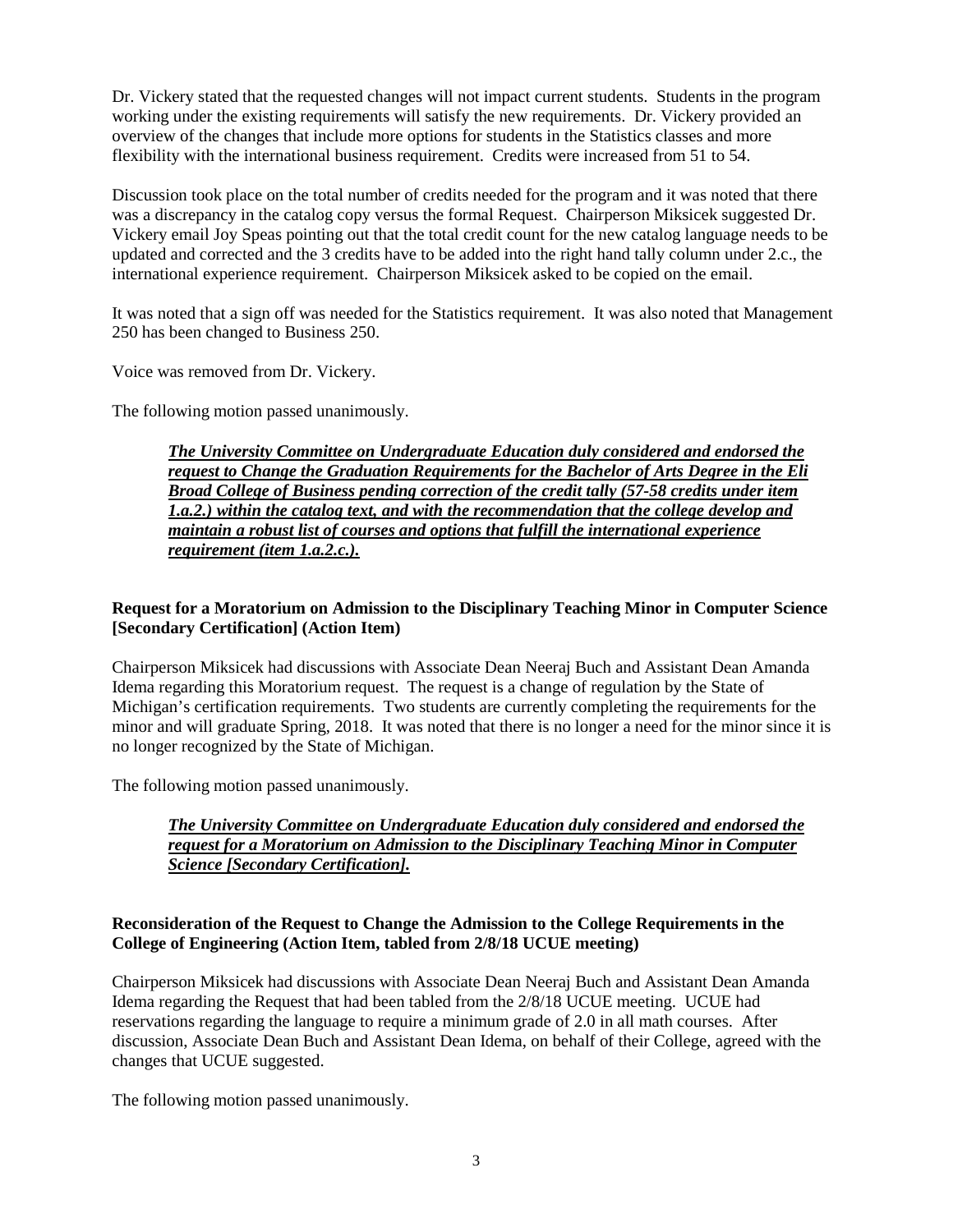*The University Committee on Undergraduate Education duly considered and endorsed the request to Change the Admission to the college Requirements in the College of Engineering with the agreed upon changes to item 15 of the Program Change form:* 

*Requirement 2: Completion of Mathematics 132 & 133 with a minimum grade of 2.0 in each course; Requirement 3: A minimum grade point average of 2.0 in all mathematics courses (reverting to existing catalog language).*

Associate Provost Chivukula provided background and gave an update on changes to Gateway Mathematics Curriculum Reform and plans for Fall Semester, 2018. A summary of this presentation follows.

- 1. Beginning in FS18, MTH 1825 will no longer be a prerequisite for MTH 101 and 102 regardless of a student's Math Placement Exam score, and the number of available seats will be increased.
- 2. For entering students who would have previously been placed into MTH 1825 in preparation for college algebra, we will create a two-semester credit-bearing sequence, MTH 103A (graded P/F) and 103B, which will together serve the role of MTH 103 for the purposes of prerequisites, corequisites and the University mathematics requirement.
- 3. Lyman Briggs College will continue enrolling students in an enhanced version of MTH 103 instead of MTH 1825.
- 4. We will use HS transcript information to improve accuracy of placement, and in particular to avoid underplacement, and provide an "off-ramp" from 103 to 103A.

Associate Provost Chivukula also indicated that the MTH 103 A and B structure has been used in the Dow STEM hybrid summer program.

Jen-nien (Ryan) Yang and Jessica Knott from IT Services gave a presentation regarding a plagiarism detection system and license renewal for TurnItIn.

Jen-nien and Jessica stated that based on survey results, professors have indicated that they use TurnItIn mostly for a plagiarism detection tool and have found the program of great value. In summary, Jen-nien and Jessica would like to recommend that MSU renew the license for TurnItIn and UCUE agreed.

Jen-nien and Jessica provided a follow up on the search for a student evaluation of teaching system. They have drafted a request for proposal (RFP) for a replacement system and it is currently with the MSU Purchasing Department. The RFP will be sent to potential vendors. Jen-nien and Jessica discussed a timeline for reviewing proposals and stated a recommendation will probably not come forward until Fall, 2018. They are looking for three or four faculty and student representatives to assist in the review of proposals. Chairperson Miksicek stated he would work with other University committees to create a list of representatives to assist.

## **Roundtable**

Steve Shablin reported on the following activities that are currently underway:

- 1. A Request for Information for a new degree audit system has been sent out. Responses have been received and are being reviewed. The committee is currently working with Huron Consultants and will construct a position paper which will move to an executive committee for review.
- 2. A Request for Information is underway for a new Student Information System. Various vendor information is being reviewed. A difference to note is that some systems operate on either a premise or a cloud option. A proposal is being put together to forward to the SIS Executive Committee.